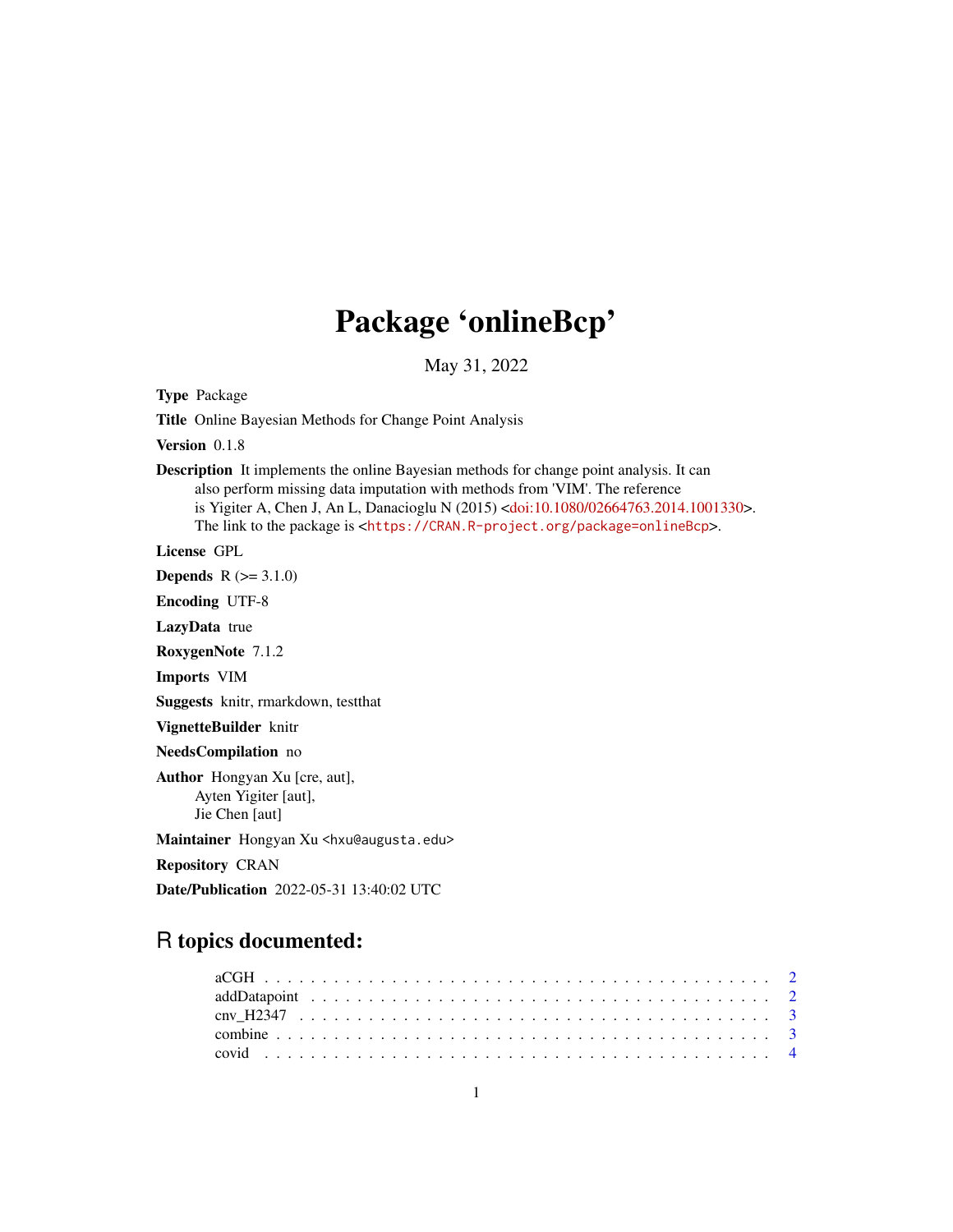# <span id="page-1-0"></span>2 addDatapoint

| Index |  |  |  |  |  |  |  |  |  |  |  |  |  |  |  |
|-------|--|--|--|--|--|--|--|--|--|--|--|--|--|--|--|

aCGH *Transformed aCGH data*

# Description

A dataset containing the tranformed aCGH data from the genome of the fibroblast cell line GM02948

# Usage

aCGH

## Format

A data frame with 2046 rows and 1 variable:

transNorm normalized aCGH intensity

addDatapoint *Add one data point*

# Description

Add one data point

#### Usage

addDatapoint(bcp, d)

# Arguments

| bcp,         | current BayesCP object                                 |
|--------------|--------------------------------------------------------|
| $\mathsf{d}$ | additional data point to be added to the existing data |

# Value

a vector with new data point appended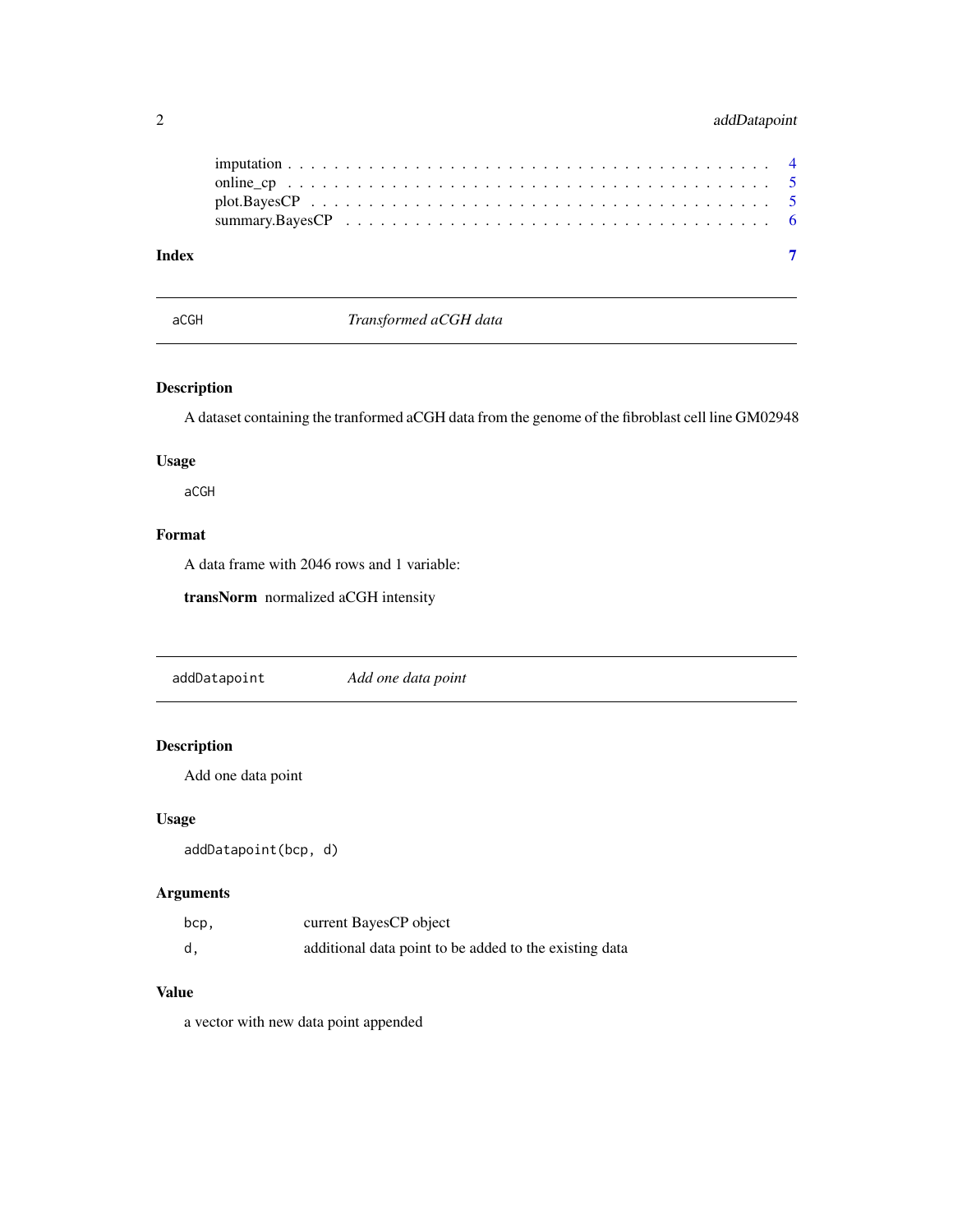<span id="page-2-0"></span>

A dataset containing the raw data and GC-corrected/normalized data

#### Usage

cnv\_H2347

## Format

A data frame with 14189 rows and 2 variables:

raw.count raw read counts

normalized.count normalized read counts

combine *Combine two BayesCP objects*

#### Description

Combine two BayesCP objects

#### Usage

combine(bcp1, bcp2)

#### Arguments

| bcp1 | the first BayesCP object to be combined   |
|------|-------------------------------------------|
| bcp2 | the second BayesCP opbject to be combined |

#### Value

The combined BayesCP object. Notice that if bcp1 has n1 change points  $(n1 + 1$  segments), and bcp2 has n2 change points (n2 + 1 segments), the combined bcp will have n1+n2 change points and n1+n2+2 segments.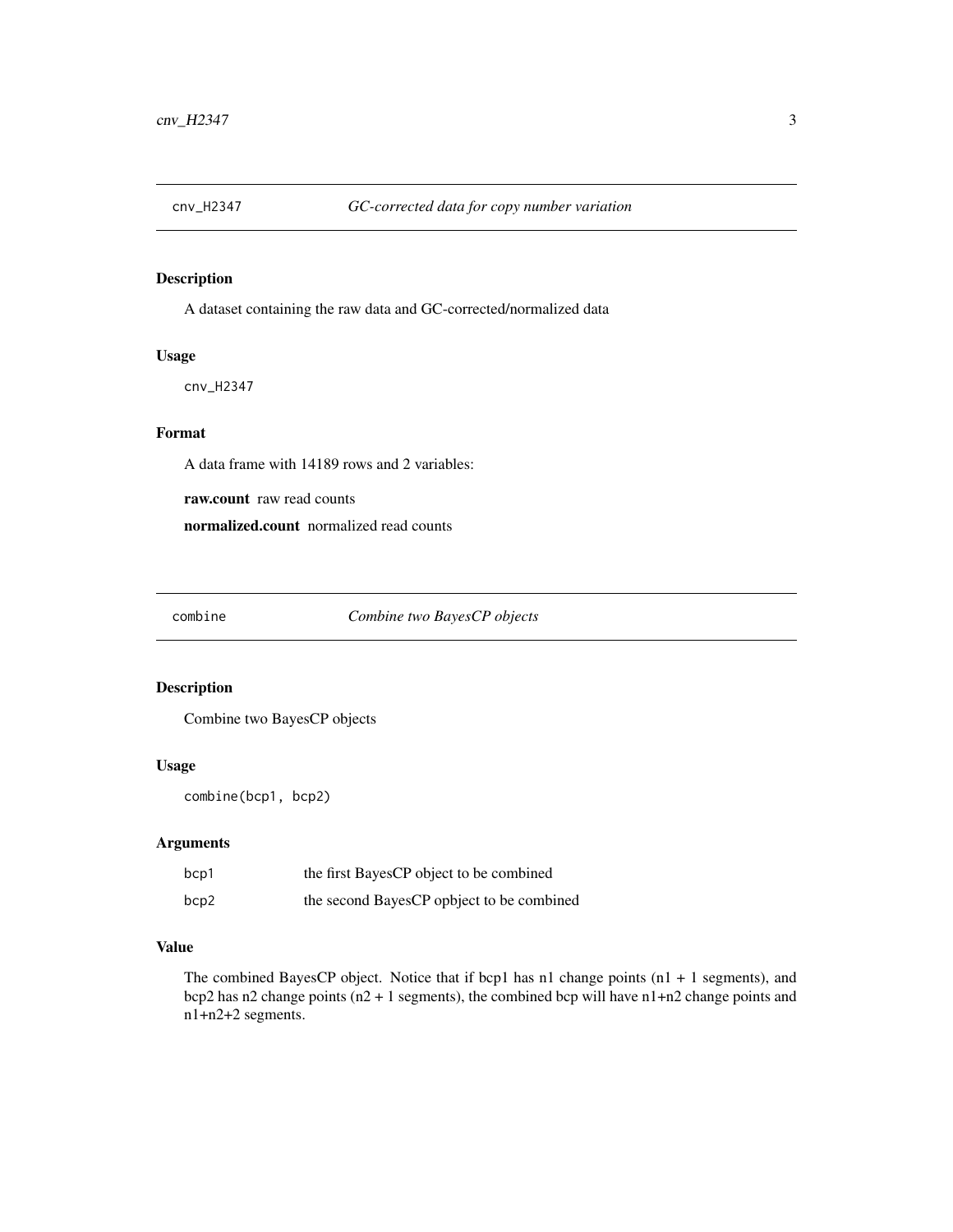<span id="page-3-0"></span>

A dataset containing new daily cases in the United States downloaded from the World Health Organization on August 25, 2020

#### Usage

covid

#### Format

A data frame with 219 rows and 8 variables

Date\_reported The report date Country\_code The code for country Country Country in full name WHO\_region Geographic region defined by WHO New\_cases New COVID-19 cases Cumulative\_cases Cumulative COVID-19 cases New\_deaths New COVID-19 deaths Cumulative\_deaths Cumulative COVID-19 deaths

imputation *Impute missing data*

#### Description

Impute missing data

#### Usage

```
imputation(x, method = c("Median", "kNN"))
```
#### Arguments

| X      | the normalized data with missing |
|--------|----------------------------------|
| method | the imputation method            |

#### Value

The vector of imputed data with no missing values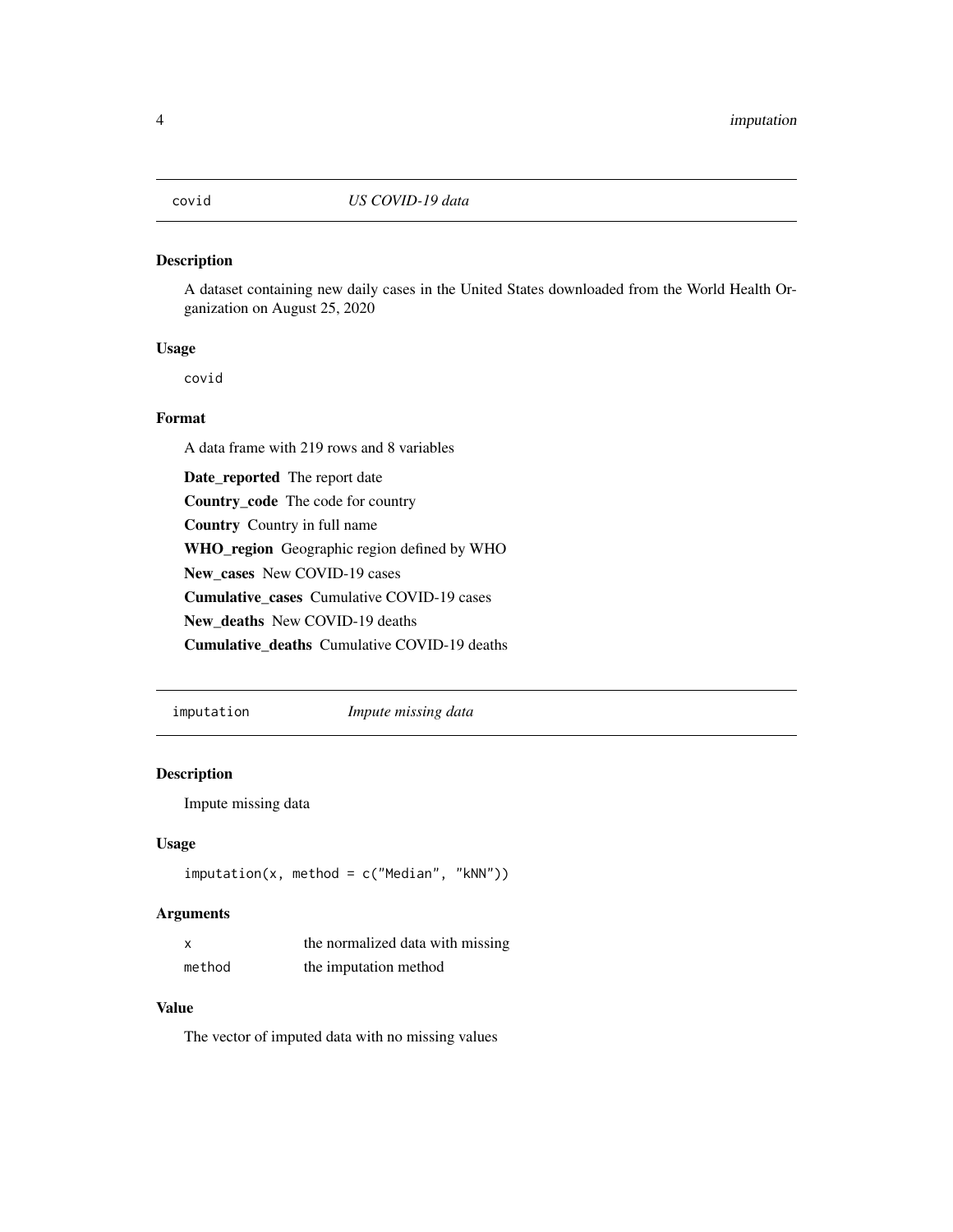<span id="page-4-0"></span>

Online change point detection algorithm for normally distributed data.

#### Usage

```
online_cp(x, theta = 0.9, alpha = 1, beta = 1, th_cp = 0.5, debug = FALSE)
```
#### Arguments

| $\mathsf{x}$ | the normalized data                                                         |
|--------------|-----------------------------------------------------------------------------|
| theta        | the probability of occurrence of a change point, default 0.9                |
| alpha        | the hyperparameter of posterior distribution, default 1.0                   |
| beta         | the hyperparameter of posterior distribution, default 1.0                   |
| $th$ _ $cp$  | threshold level for the posterior distribution of change point, default 0.5 |
| debug        | a logical value, when TRUE, will print more information                     |

#### Value

An object of the BayesCP class

plot.BayesCP *Plot BayesCP object*

### Description

Plot BayesCP object

#### Usage

## S3 method for class 'BayesCP'  $plot(x, xlab = "Index", ylab = "x", ...)$ 

#### Arguments

| X    | the BayesCP class object to be plotted    |
|------|-------------------------------------------|
| xlab | the default x-axis label, default "Index" |
| ylab | the default y-axis label, default "x"     |
| .    | the plotting parameters passed to plot()  |

# Value

No return value, called for side effects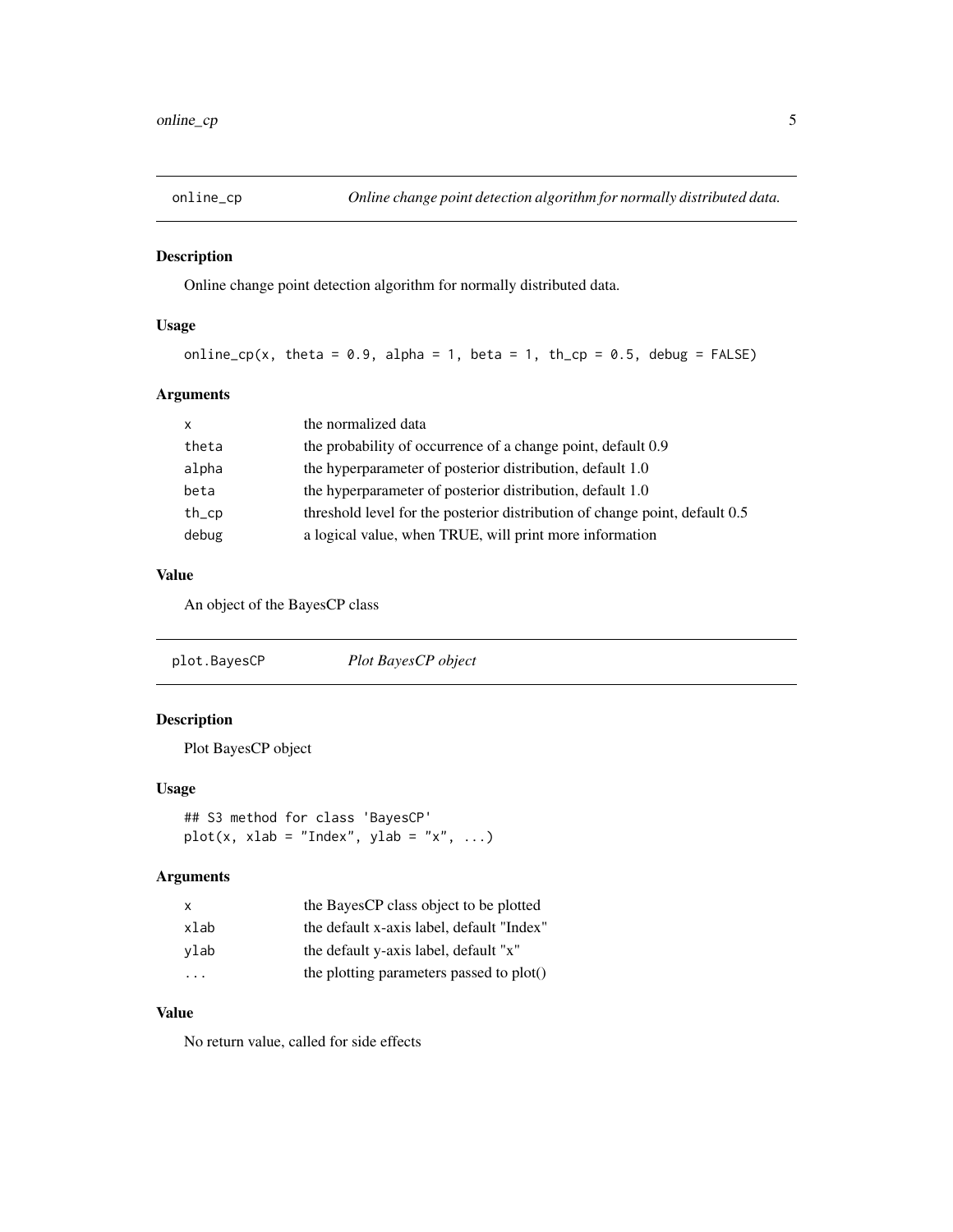<span id="page-5-0"></span>

Summarize BayesCP object

#### Usage

```
## S3 method for class 'BayesCP'
summary(object, norm.test = FALSE, ...)
```
#### Arguments

| object    | the BayesCP class object to be summarized          |
|-----------|----------------------------------------------------|
| norm.test | logical value for normality test, default is false |
| .         | parameters passed to summary()                     |

#### Value

An object of BayesCP class with updated summary result

# Examples

```
x <- c(rnorm(10, 0, 1), rnorm(10, 5, 1))
bcp <- online_cp(x)
summary(bcp)
```